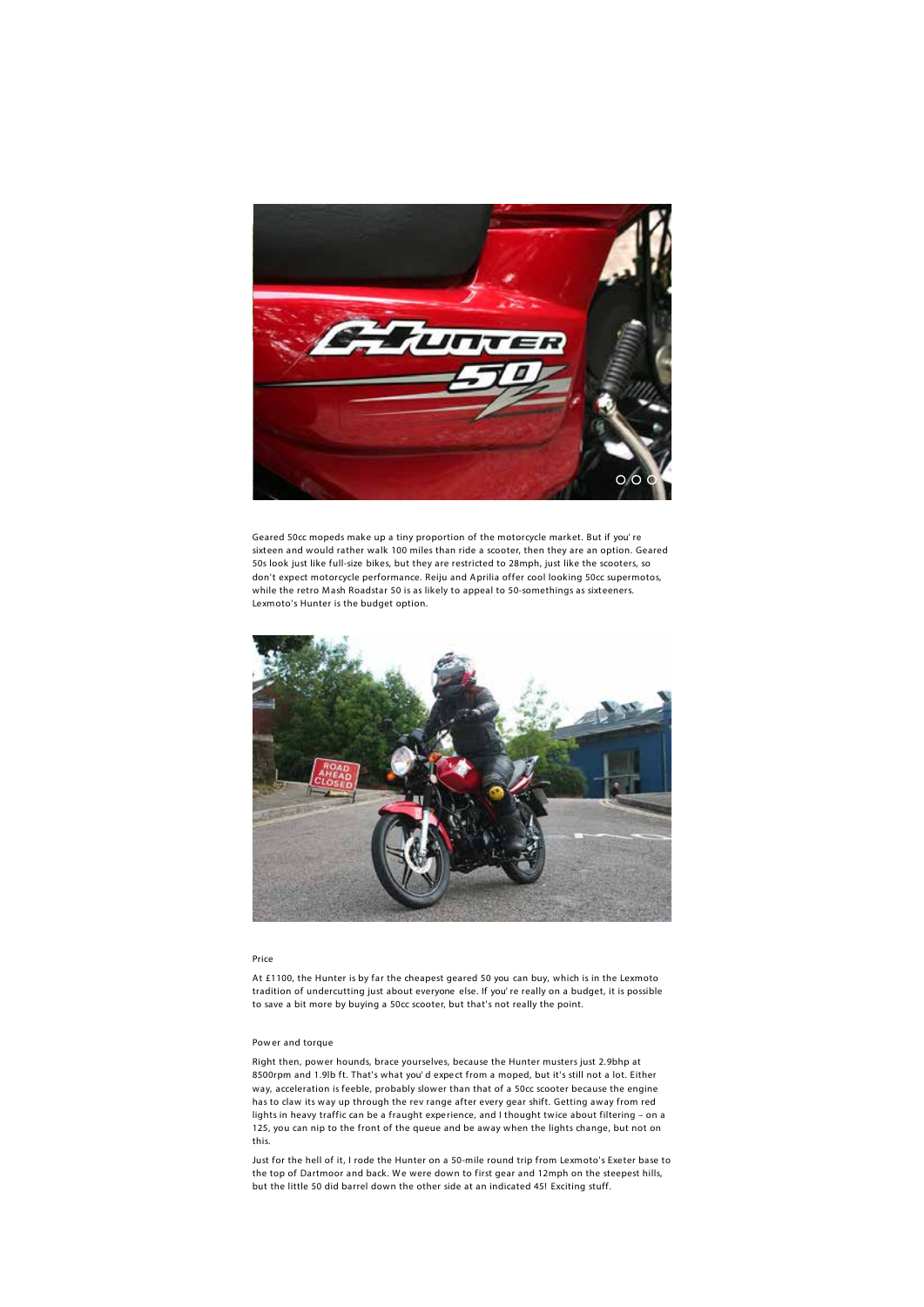

#### **Engine and transmission**

If the Hunter's engine looks familiar, that's because it's a distant relative of the ex-Honda step-through motor, of which millions have been made all over the world. This latest (Chinese) version has an element of electronic control for the carb and a lambda sensor to reduce emissions. But it's basically very low tech for a brand new bike, with a fuel tap, good old-fashioned choke and even a kickstart in addition to the electric. And while you do get gears, there are just four of them.

## **Economy**

We don't have any fuel figures for the Hunter, but as a rule mopeds are no more frugal than 125s, as their tiny little motors are working so hard all the time. Still, I'd expe ct around 100mpg from this one.



#### **Handling, suspension, chassis and w eight**

In many ways, the Hunter has a very retro (all right, old fashioned) spec. We've already mentioned the choke, fuel tap and four-speed box, but check out the drum rear brake and twin rear shocks. The shocks and front forks are pretty basic, though the shocks have pre-load adjustment and the suspension copes pretty well. After all, this is a moped which weighs just 95kg and has minimal performance. Wi thin those limitations, the Hunter handles pretty well, and the Yuangxing tyres grip fine in the dry.

## **Brakes**

Euro 4 rules stipulate that 125s have to have ABS or linked brakes, but 50s are still permitted to use the old-time sort. Hence the Hunter's unlinked front disc and rod-operated rear drum. Again, given the bike's performance, they're fine.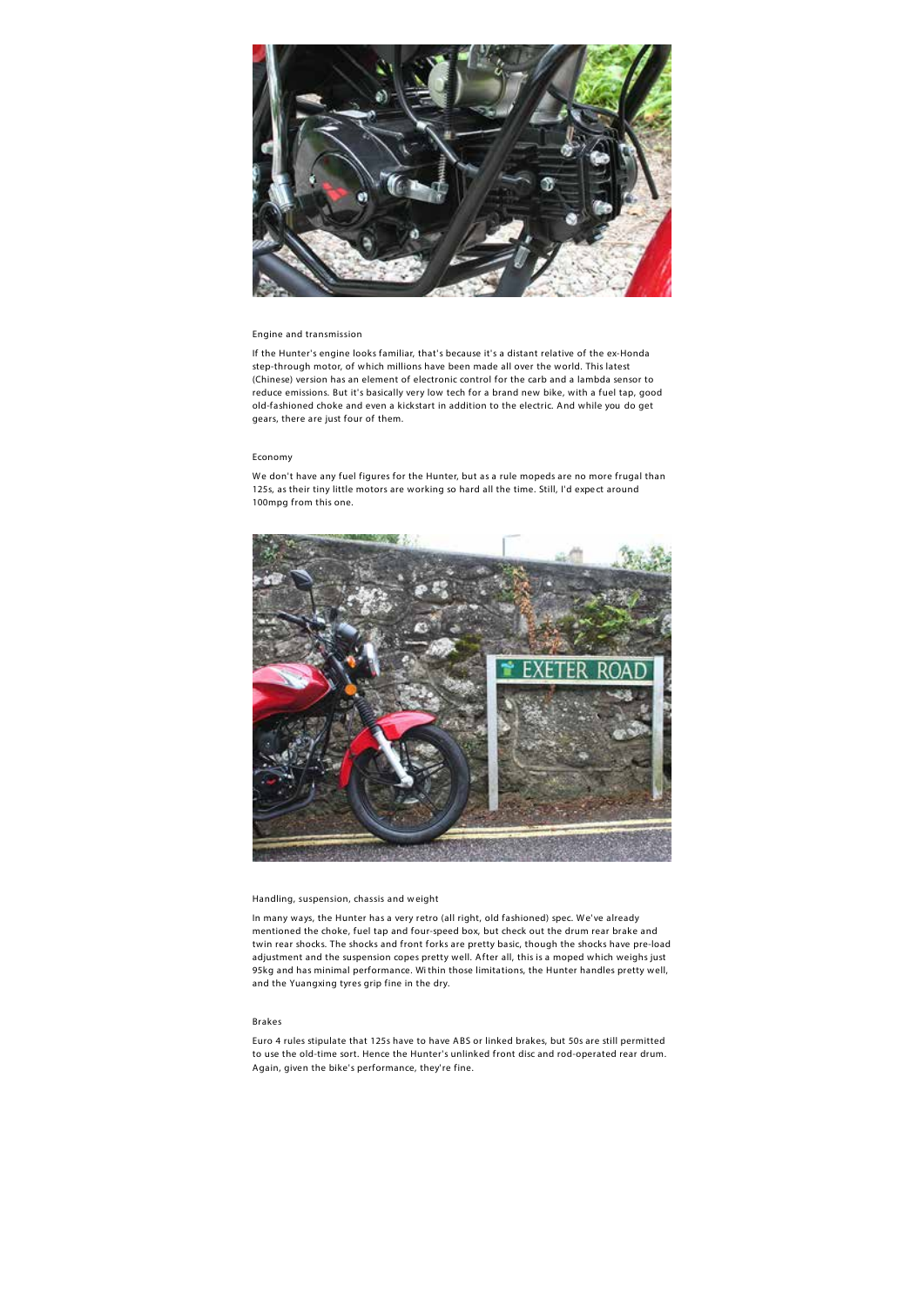

#### **Comfort**

Surprisingly good. Once nice thing about the Hunter is that it looks and feels more like a 125 than a 50. You sit upright on a comfy, lowish seat in a natural riding position, and I didn't feel cramped, though if you're six-foot plus, try one first. Wha t you don't have is the weather protection of a scooter.



## **Equipment**

This bike costs less than the average BMW option pack, so it's not going to be laden with equipment. There is a luggage rack (topbox from around £30 extra), alloy wheels, a rev counter...and that's about it.

## **Styling**

Do you remember the 1980s? M aybe even the '70s? That's what the Hunter evok es. It's a straightforward naked roadster with a round headlight and twin shocks – looks quite neat, actually, though the inclined engine with its expose d air filter detracts a bit.